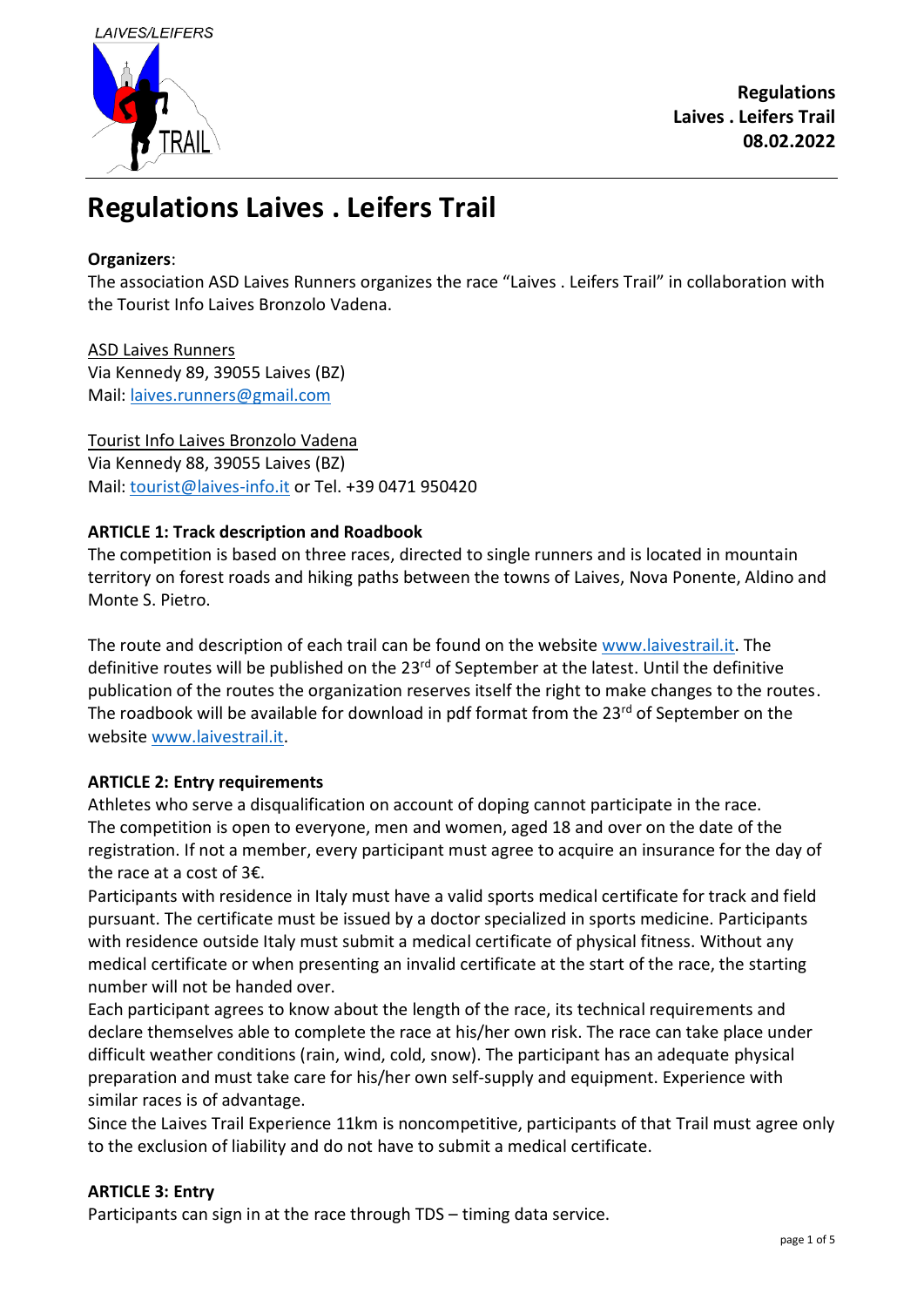

Entry is open from February 12<sup>th</sup>, 2022 until April 26<sup>th</sup>, 2022.

If a participant has not submitted the medical certificate or the confirmation of bank transfer at the time of his registration, or if he has not agreed to the exclusion of liability, his entry will be considered null.

# **ARTICLE 4: Entry fee**

The entry fee for Laives Trail and Sky Trail is the following:

- 12th February 2022 to 28th February 2022: Sky Trail 30€ Trail 45€
- 1<sup>st</sup> March 2022 to 31<sup>th</sup> March 2022: Sky Trail 35€ Trail 55€
- $\bullet$ 1<sup>st</sup> April 2022 to 26<sup>th</sup> April 2022: Sky Trail 40€ - Trail 60€

The entry fee for Laives Trail Experience is the following:

 $\bullet$  12<sup>th</sup> February 2022 to 26<sup>th</sup> April 2022: 25€

# **ARTICLE 5: Included services**

The entry fee includes the following services:

- Starting number
- Refreshment points at the start and along the track
- Return for participants, who abandon the race
- Pasta Party
- Showers after finishing
- Parking

# **ARTICLE 6: Cancellation**

If the race is cancelled due to reasons beyond the organizers' control, 80% of the entry fee will be refunded. If an athlete cannot participate to the race the entry fee will not be refunded.

# **ARTICLE 7: Starting numbers and chip**

The starting numbers will be assigned by presentation of an ID during the times and dates listed in the time table on the website www.laivestrail.it. The starting number must be worn in a clearly visible position during the whole event in front on the chest or belly.

The chip will be given out with the starting number and enables the automatic registration at marked check points and for the final results. At the start, the finish and when passing these check points the athlete must ensure for him/herself to have been registered correctly.

# **ARTICLE 8: Self-supply and respect of the nature**

Athletes are responsible for bringing an adequate supply of food and water for the whole race. Refreshment points will be positioned along the route for the reinstatement of drinking water. Each runner must ensure that he/she carries the minimum amount of 1l of water (for Laives Trail) or 1/2l (for Sky Trail) as compulsory equipment at the start and after each refreshment point. You will not find any containers or glasses on the refreshment point, therefore every participant must bring his/her own cup or a suitable container.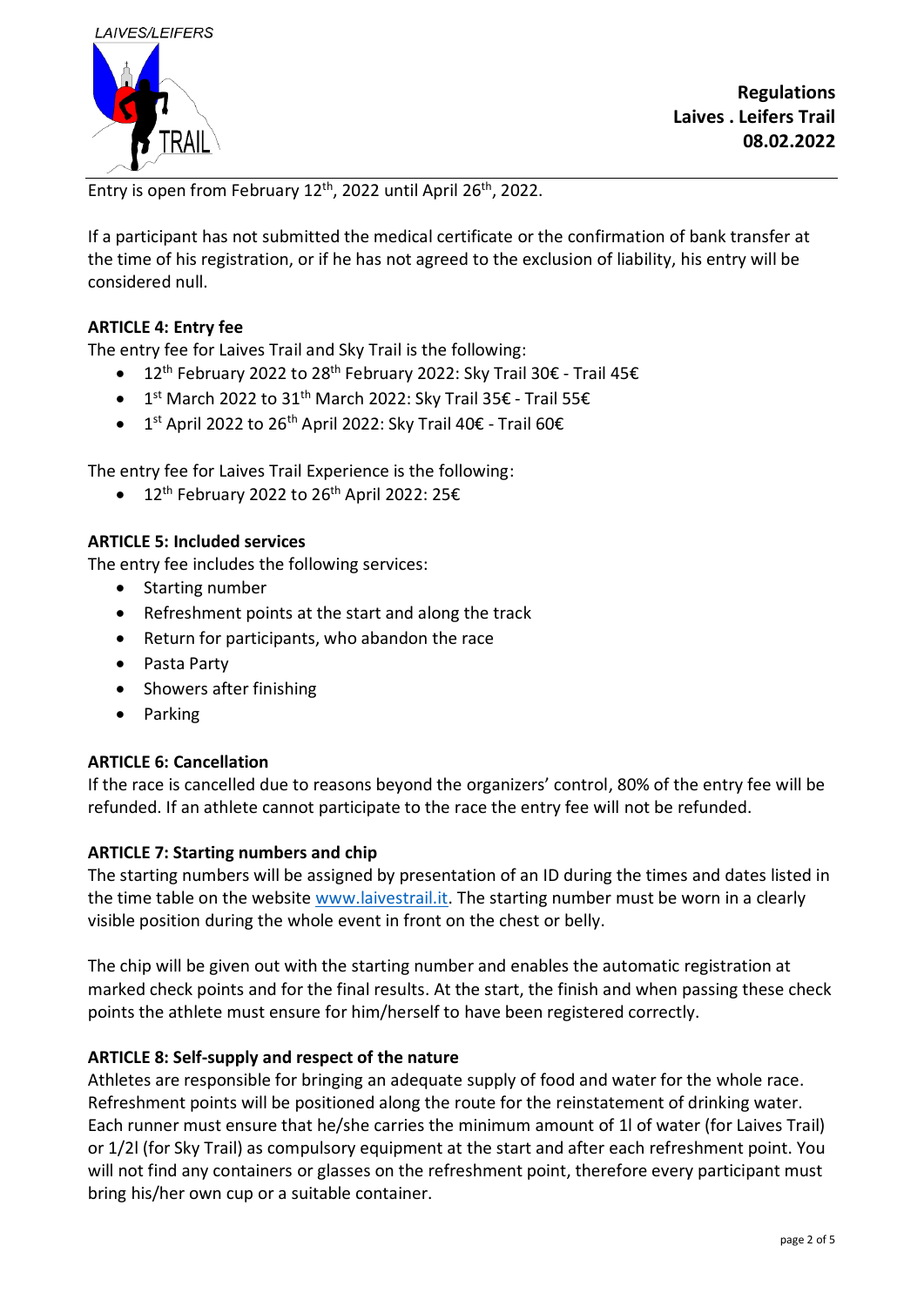

Personal assistance is allowed only at the refreshment points. It is forbidden to be accompanied on the track by someone who isn't registered for the race.

Participants must respect nature and the environment, therefore it is forbidden to throw away waste/rubbish of every kind, pick or destroy planst or molest wildlife.

# **ARTICLE 9:**

# **9a) Mandatory equipment (Laives Trail and Laives Sky Trail)**

Every athlete agrees to carry all the mandatory equipment listed below throughout the race:

- a backpack or waist-bag
- face mask
- a mobile phone, which must be charged and kept on at all times
- safety numbers of the organization and emergency numbers stored in the mobile phone directory
- a water and windproof jacket
- warm clothes suited for use in bad weather conditions and at high altitudes
- an aluminum survival cover/emergency cover
- a whistle
- a water bottle or other container with the minimum 1l (Laives Trail) or 1/2l (Sky Trail) of water
- enough food to enable the contestant to reach the next refreshment point
- a cup (15cl min.) or a container for drinking
- a headlight with reserve battery (Laives Trail)

# **9a) Recommended equipment (Laives Trail Experience)**

- a mobile phone, which must be charged and kept on at all times
- safety numbers of the organization and emergency numbers stored in the mobile phone directory
- a water and windproof jacket
- a water bottle or other container with the minimum of 1/2l of water

If there are bad weather conditions the full list of mandatory equipment will be published on the website 1 week before the race.

You can bring a change of clothes but can only change at refreshment points. Athletes who are seen getting help in any way (changing, getting assisted, etc.) along the track will be penalized with disqualification of the race.

# **ARTICLE 10: Safety and medical care**

Along the route there will be aid and assistance points. Participants who call a doctor or auxiliary personnel must recognize their authority and agree to comply with their decisions. Some streets are not closed for traffic. Every athlete must act with caution when crossing a street.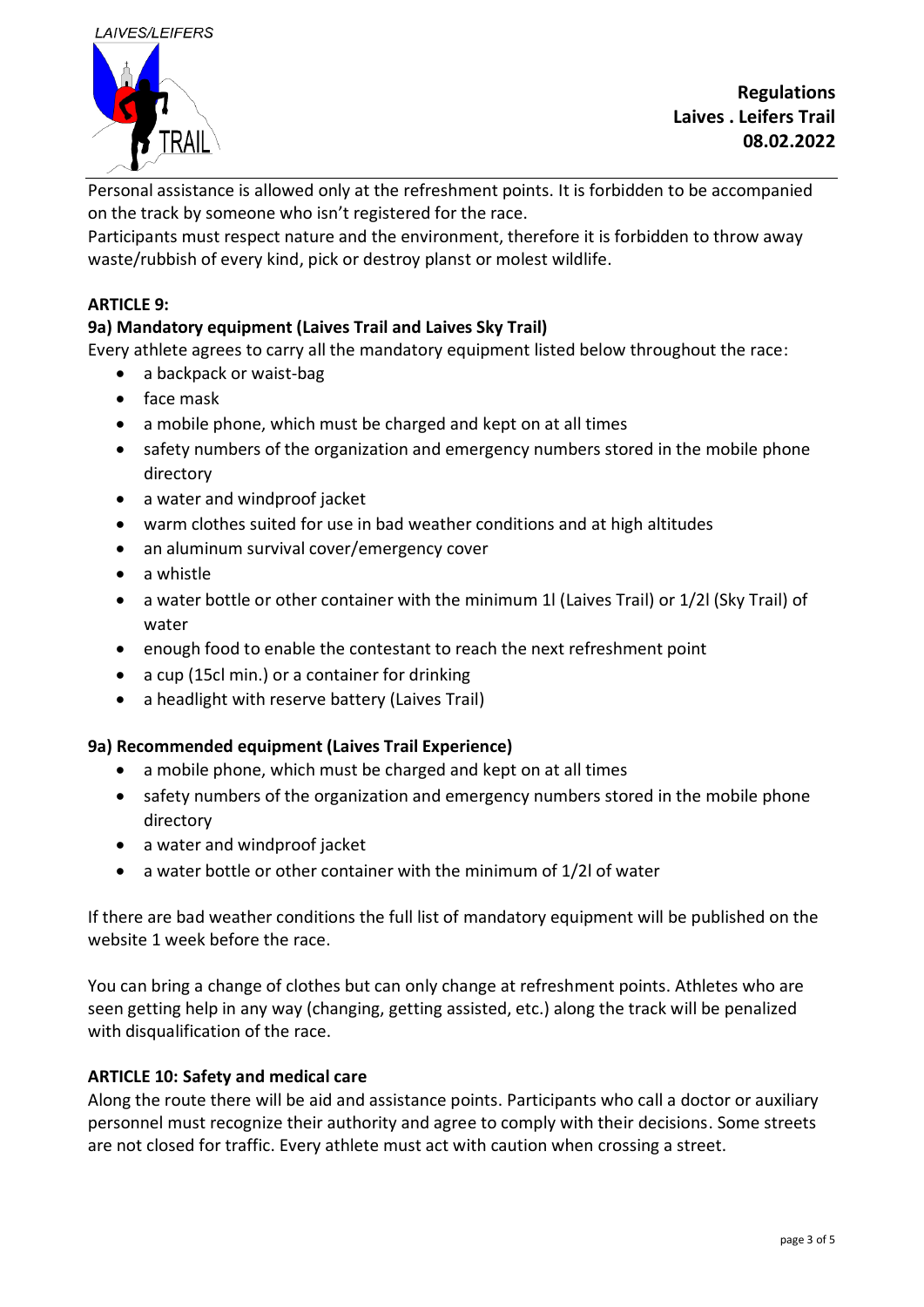# **ARTICLE 11: Start, time limits**

# Start:

- the Laives Trail 51km starts at 8 a.m.
- the Laives Sky Trail 21km starts at 8 a.m.
- the Laives Trail Experience 11km starts at 9 a.m.

# Time limit:

- Time limit for Laives Trail 51km: 11,5 hours
- Time limit for Laives Sky Trail 21km: 8 hours
- Time limit for Laives Trail Experience 11km: 8 hours

Check points:

 Laives Trail 51km: Nova Ponente/Deutschnofen 6h (2 p.m.), Monte S. Pietro/Petersberg 10h (6 p.m.)

# **ARTICLE 12: Catering**

The refreshment points are along the route and can be found in the roadbook.

# **ARTICLE 13: Return**

A team will be following the last athlete and is responsible for bringing him to the finish line or for organizing his return, if his time limit has been exceeded.

# **ARTICLE 14: Abandonment/Exit**

If an athlete is abandoning the race he/she must go to the next refreshment or control point to inform the organization of his exit. If the athlete does not communicate his/her exit to the organization this can result in a search for said athlete, the costs resulting from this search must be paid by the athlete himself/herself.

# **ARTICLE 15: Disqualification**

Officials along the circuit will be authorized to check whether participants are complying with the rules. Officials are authorized to disqualify athletes immediately or inform the jury about infractions they observe. The following are motives for disqualification:

- Start number not clearly visible
- Failure to pass a check point
- Absence in part or of all the mandatory equipment (Art. 10)
- Cheating (i.e. using means of transportation, sharing or exchanging start numbers)
- Leaving a checkpoint after the maximum time has expired
- Doping or refusal to submit to an anti-doping check
- Failing to help a contestant in trouble
- Dangerous behavior which can also endanger other participants
- Insulting or failing to respect others, threatening members of the organization or volunteers
- Taking a short cut or leaving the marked route